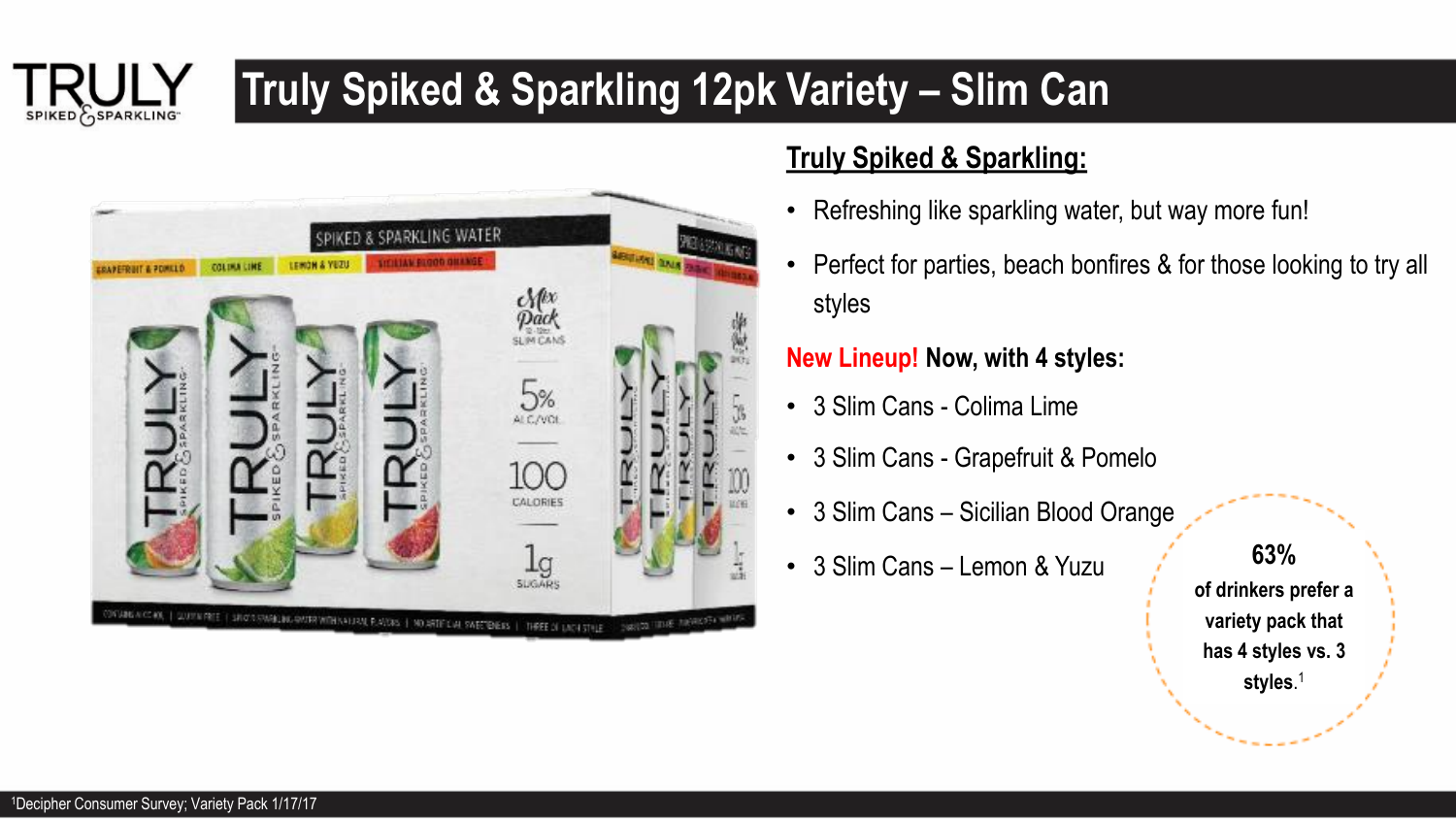# SPIKED SPARKLING

### **Truly Spiked & Sparkling - Style Descriptions**

#### **COLIMA LIME**

Delightfully refreshing, with a hint of crisp and refreshing citrus. Inspired by the lime tree studded region of Colima, Mexico.

#### **GRAPEFRUIT & POMELO**

Citrus aroma, followed by tart and tangy notes. Pomelo is a lesser-known citrus fruit that contributes an undercurrent of sweetness to balance the grapefruit.



#### **LEMON & YUZU**

The juicy lemon tartness in this style is complemented by more the fragrant and tarter Yuzu fruit. Inspired by Yuzu, a Japanese citrus fruit which adds a bright citrusy character with notes of lemon.

#### **SICILIAN BLOOD ORANGE**

Hint of citrus from blood orange, a fruit that's less sweet and more complex than a traditional orange. Inspired by the world's best blood oranges which grow in Sicily, Italy.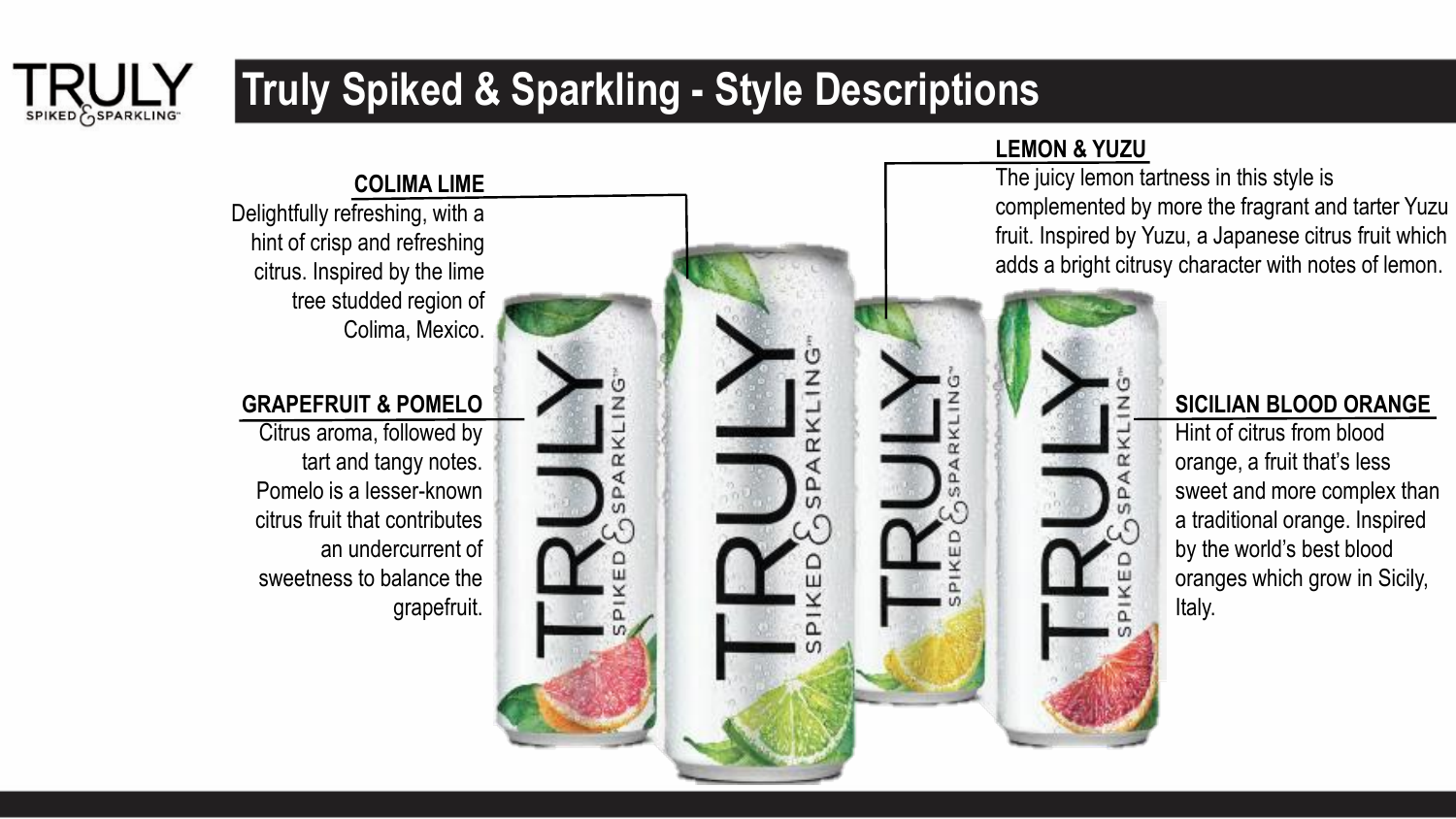

## **Why Truly Spiked & Sparkling?**

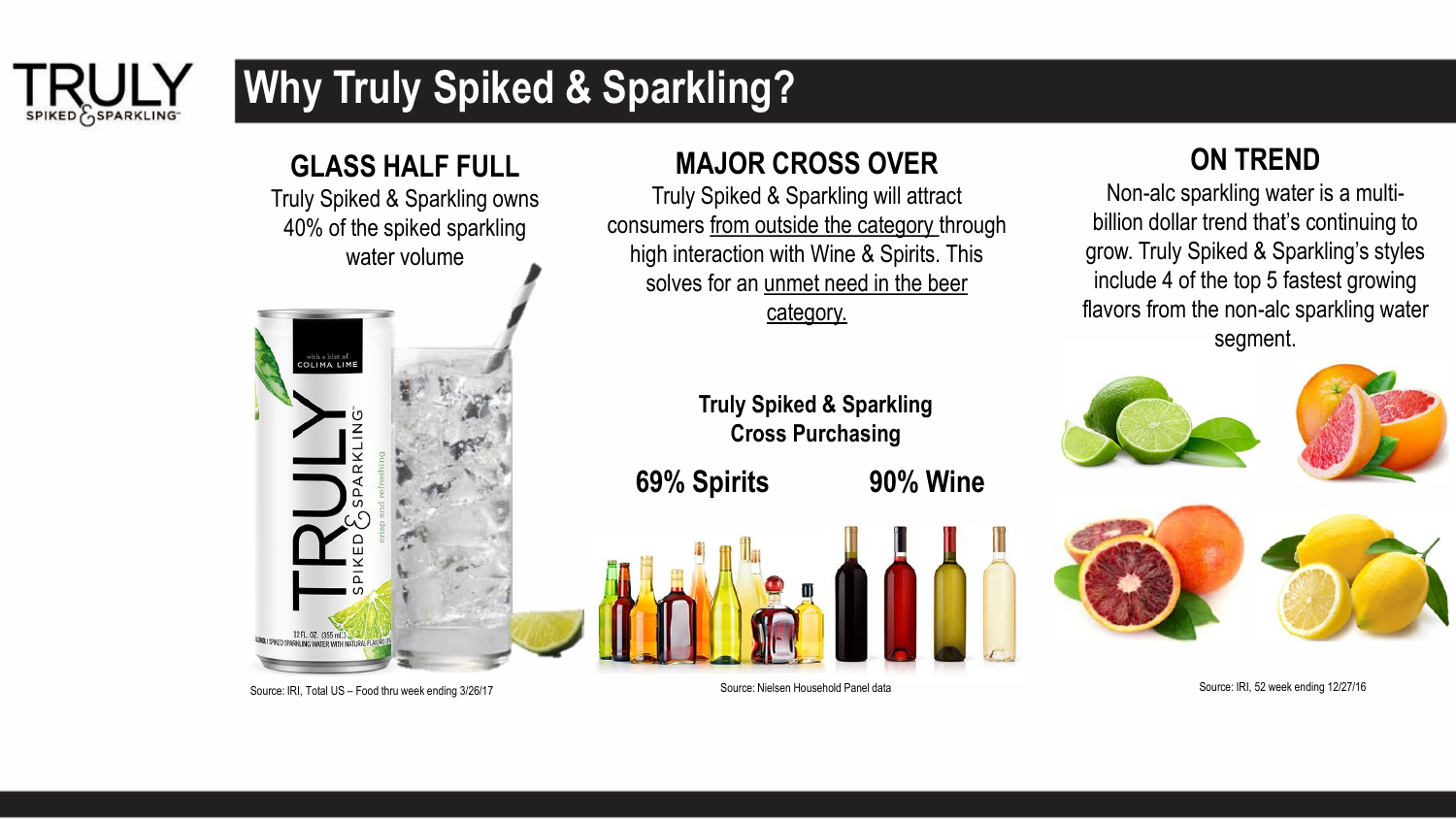### **Truly Summer – Slim Can Season!**

- 90% of regular drinkers who plan to drink during summer say they will drink outdoors.
- Most popular outdoor venues for summer drinking are places where glass isn't permitted – perfect for Truly Spiked & Sparkling slim cans!
	- Barbecue (65%)
	- Picnics (43%)
	- $-$  Pools  $(41%)$
	- Beaches (39%)
	- Patio Bars (32%)

Source: Nielsen 2016, Summer Sipping - 52 weeks ending June 18, 2016.

**75% of Spiked Sparkling Water Category is cans.<sup>3</sup>**

**BBQs (56%), pool or beach (48%)** are the most popular occasions for Truly Spiked & Sparkling drinkers.<sup>5</sup>

**64%**  of Truly Spiked & Sparkling Drinkers prefer To bring **cans for outdoor occasions.<sup>4</sup>**



SPIKED SPARKLING